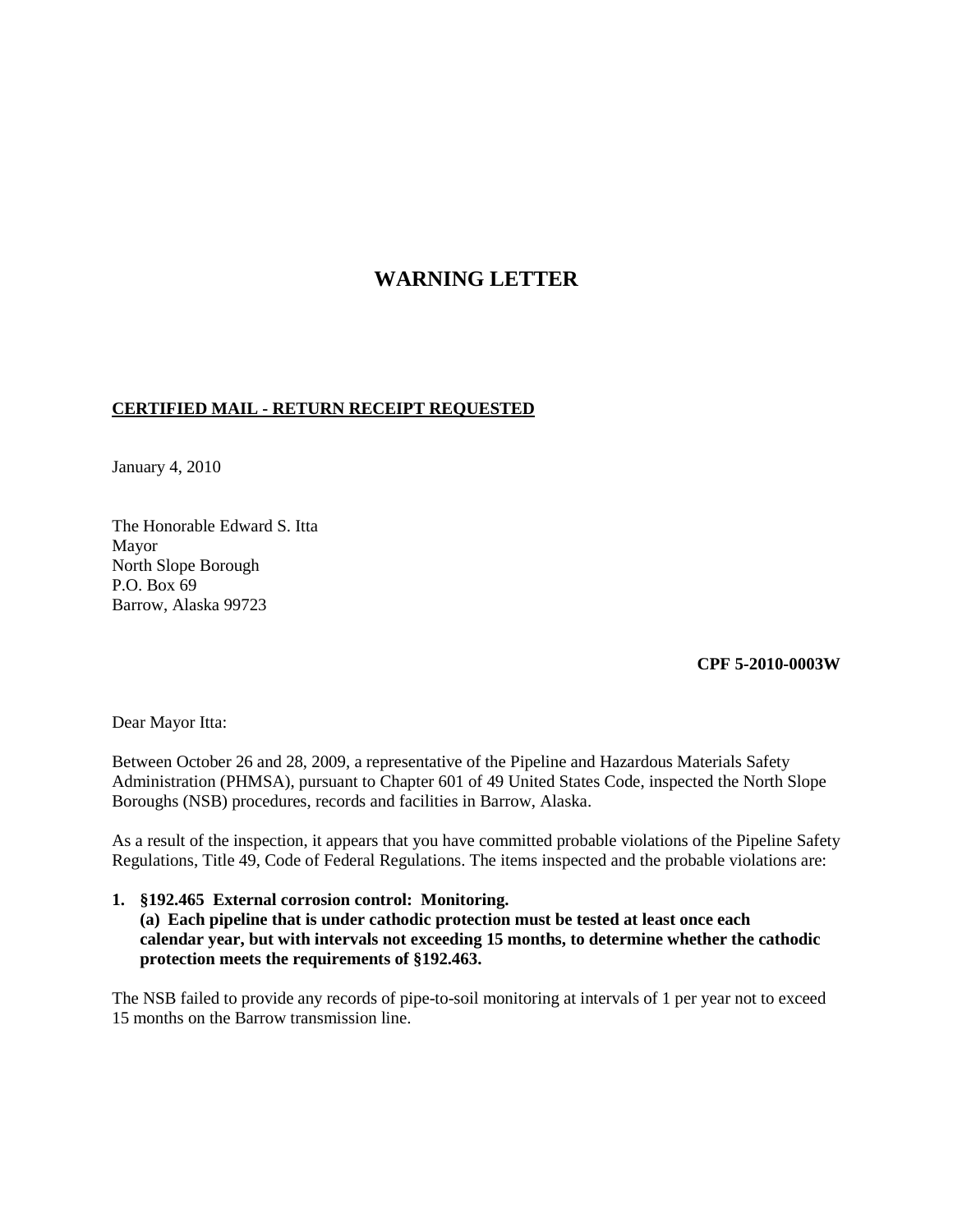- **2. §192.605 Procedural manual for operations, maintenance, and emergencies**
	- **(a) General. Each operator shall prepare and follow for each pipeline, a manual of written procedures for conducting operations and maintenance activities and for emergency response. For transmission lines, the manual must also include procedures for handling abnormal operations. This manual must be reviewed and updated by the operator at intervals not exceeding 15 months, but at least one each calendar year. This manual must be prepared before operations of a pipeline system commence. Appropriate parts of the manual must be kept at locations where operations and maintenance activities are conducted.**

The NSB failed to provide a manual of written procedures for conducting operations and maintenance activities and for emergency response for the Barrow transmission line. The NSB did submit an O&M manual that was written for the Nuiqsut pipeline. Many of the same procedures that apply to the Nuiqsut gas pipeline also apply to the Barrow gas transmission pipeline. However, many procedures cannot be written in a generic form and must be site specific to the Barrow gas pipeline.

# **3. §192.705 Transmission lines: Patrolling.**

**(a) Each operator shall have a patrol program to observe surface conditions on and adjacent to the transmission line right-of-way for indications of leaks, construction activity, and other factors affecting safety and operation.**

**(b) The frequency of patrols is determined by the size of the line, the operating pressures, the class location, terrain, weather, and other relevant factors, but intervals between patrols may not be longer than prescribed in the following table:**

|                    | Maximum interval between patrols    |                                     |
|--------------------|-------------------------------------|-------------------------------------|
| <b>Class loca-</b> | At highway and rail-                | At all other places                 |
| tion of line       | road crossing                       |                                     |
|                    | $4\frac{1}{2}$ months; but at least | $7\frac{1}{2}$ months; but at least |
|                    | four times each                     | twice each calendar                 |
|                    | calendar year.                      | vear.                               |

# **(c) Methods of patrolling include walking, driving, flying or other appropriate means of traversing the right-of-way.**

The NSB failed to provide records of patrolling at intervals of 2 per year not to exceed 7 ½ months in the Class 3 locations on the Barrow transmission line.

# **4. §192.706 Transmission lines: Leakage surveys Leakage surveys of a transmission line must be conducted at intervals not exceeding 15 months, but at least once each calendar year.**

The NSB failed to provide any records of leak surveys at intervals of 1 per year not to exceed 15 months in the Class 3 locations on the Barrow transmission line. The transmission line is odorized.

# **5. §192.739 Pressure limiting and regulating stations: Inspection and testing.**